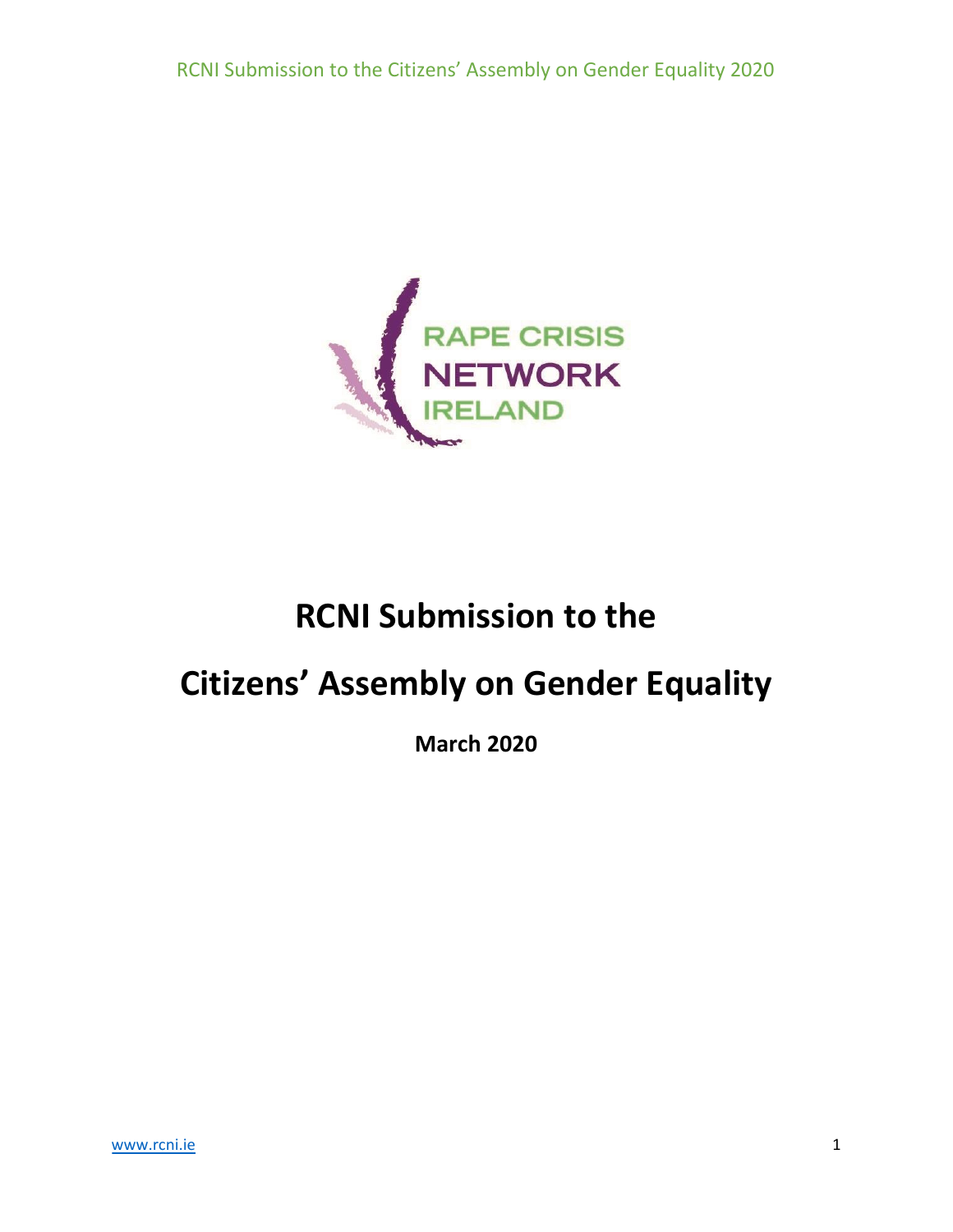#### **About Rape Crisis Network Ireland**

Rape Crisis Network Ireland (RCNI) is a Charity specialising in information, policy and resources on rape and all forms of sexual violence. The RCNI are owned and governed by our member Rape Crisis Centres who provide free advice, counselling and other support services to survivors of sexual violence in Ireland. Together we represent more survivors of sexual violence than any other specialist non-governmental body in Ireland. We develop and coordinate national projects, use our expertise to influence national policy and social change, and lead, support and facilitate multi-agency partnerships towards ending and addressing sexual violence.

#### **Introduction**

RCNI is grateful for the opportunity to submit to you in the Citizens' Assembly about how genderbased violence, including sexual violence, both causes and impacts on gender equality.

We believe the impact of gender-based violence is highly significant in any discussion of gender equality and that we cannot fully understand the persistence and pervasiveness of inequalities unless we understand how domestic and sexual violence shapes and dictates our public and private spaces, individual choices and opportunities.

#### **About sexual violence<sup>1</sup>**

Sexual violence includes rape, sexual assault, childhood sexual violence, sexual exploitation and online sex crime. It encompasses threats and attempts to penetrate and assault also.

It can happen to anyone but is predominantly perpetrated against children of both sexes and women. In addition to being a child and a woman, other characteristics such as having a disability or being LGBT can increase the likelihood of being targeted for sexual violence.

It is predominantly perpetrated by men acting alone (90%), Females account for 7% of abusers. Most female perpetrators act alongside male perpetrators, but a few perpetrate individually. These figures for multiple perpetrators can be expected to be very different when discussing sexual exploitation and the rise in online sexual crime.

 $\overline{a}$ 

 $1$  all numbers in this section derived from the 2000 prevalence survey, the SAVI Report <http://www.drcc.ie/about/savi.pdf>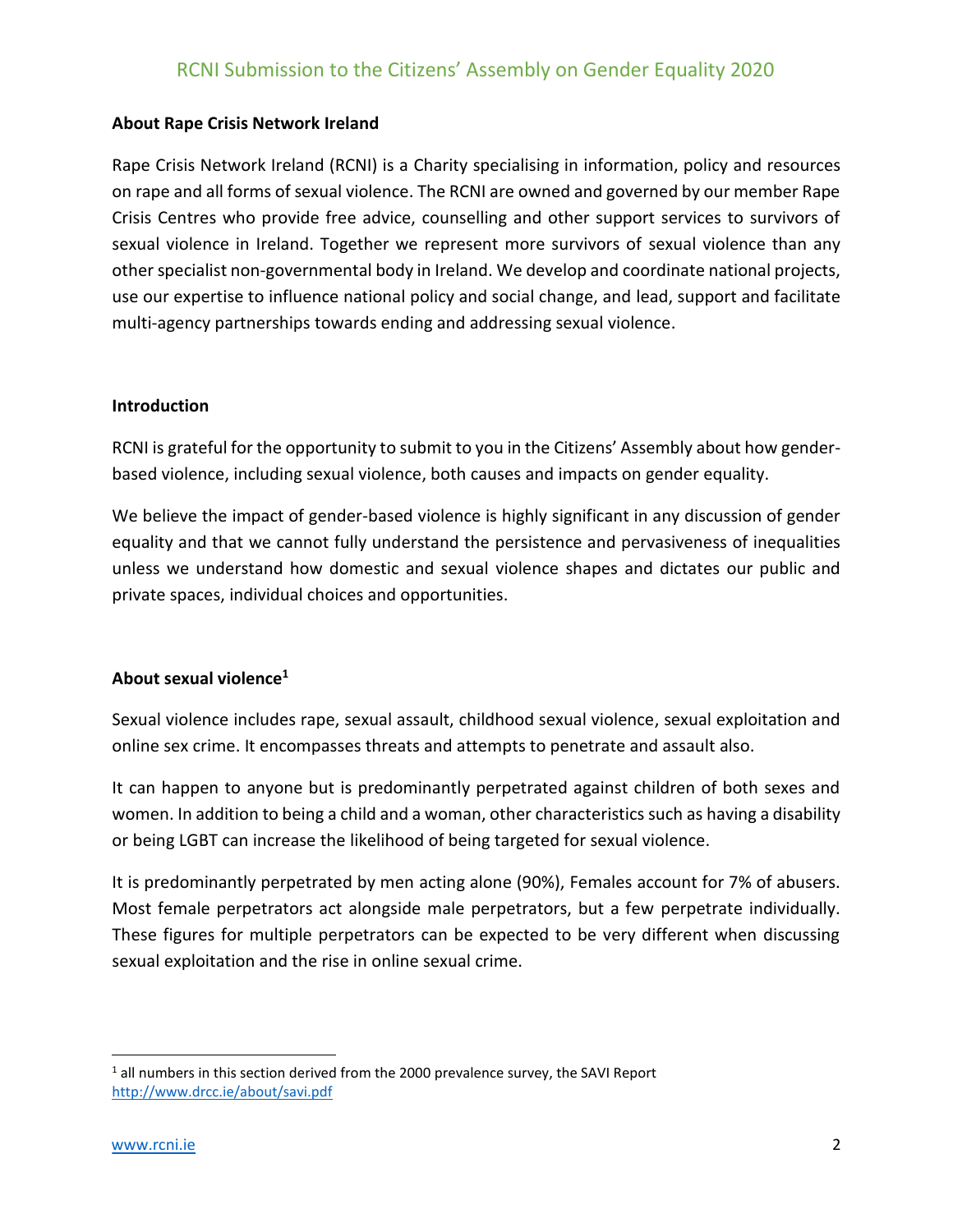**A note on care and engagement on sexual violence:** it may have become the norm in the Assembly deliberations to share personal experiences on matters of gender equality. You may wish to consider establishing different ground rules for this topic. Just as in any part of society, this group includes multiple survivors of sexual violence.

Each survivor's experience enriches our knowledge, but no survivor should feel pressurised to share their experiences or to represent all survivors through their own experience. Solidarity with and safety for survivors in the group in this discussion includes not stating that you have never experienced sexual abuse as this reduces the protection in numbers for survivors in the group.

#### **In a room of 100 people you can expect there will be:**

- 10 women and 8 men who have experienced contact sexual abuse as children,
- For up to 3 of those women and 2 of the men the childhood abuse will have included rape,
- When including experiences as adults as well as childhood abuse, 5 women will be rape survivors and 2 of the men.
- 21 women and 14 men in the group will have experienced some form of sexual abuse or assault over the course of their lives.

#### **What would help change this?**

- 1. That government prioritises preventing and addressing gender-based violence in proportion to its impact.
- 2. That government creates, and protects in law, an independent advocate for survivors with the power to hold state actors accountable, such as a Commissioner, Ombudsman etc.
- 3. That the justice system is overhauled to treat survivors better and ensure that it is capable of understanding and responding to all forms of gender-based violence, both in the criminal justice process and elsewhere, in particular that a full family welfare system is put in place in special family courts.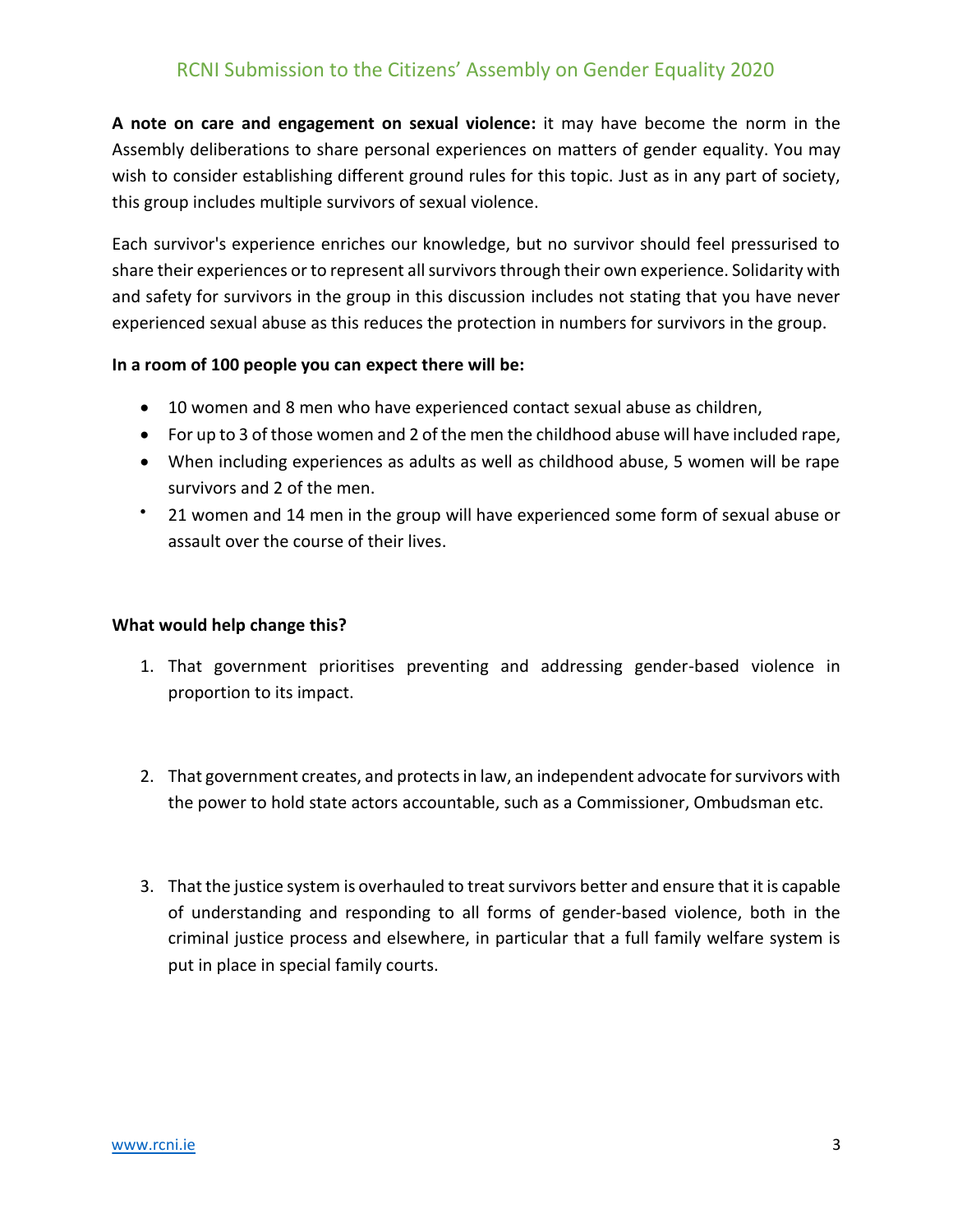- 4. That prevention and accountability is fully prioritised across all publicly funded education settings. And that all prevention is informed by the realities of gender inequality, sexism, misogyny and all other forms of hate.<sup>2</sup>
- 5. That there are enough resources devoted to ensuring that the rights of victims of sexual violence are upheld and that these victims have access to the appropriate range of supports when they are affected by sexual violence, thereby reducing its impacts on them and their futures.

#### **Where do sexual violence survivors get support?**

There are 16 Rape Crisis Centres in Ireland and one in Northern Ireland. There are also other charities specialising in sexual violence supports and responses, including One in Four, CARI and Towards Healing. There are 6 HSE medical and forensic SATU services and the HSE runs an adult counselling service for survivors of childhood abuse. The 39 domestic violence services also regularly support survivors of sexual violence as part of their domestic violence responses.

There is limited national data on survivor access to services as government does not support our collection of data and do not have the capacity themselves to produce our data. Our best estimate is that nationally in 2018 there were in excess of 45,250 calls to sexual violence helplines, approximately 3,600 survivors receiving ongoing counselling and a further 2,400 receiving a range of other services and supports.<sup>3</sup>

 $\overline{\phantom{a}}$ 

<sup>&</sup>lt;sup>2</sup> Framework for Consent [https://www.education.ie/en/Publications/Education-Reports/framework-for-consent](https://www.education.ie/en/Publications/Education-Reports/framework-for-consent-in-higher-education-institutions.pdf)[in-higher-education-institutions.pdf](https://www.education.ie/en/Publications/Education-Reports/framework-for-consent-in-higher-education-institutions.pdf) is a whole-of-institute framework response to sexual harassment and violence in third level colleges and universities (HEIs). It was commenced in 2019 and the Higher Education Authority, <https://hea.ie/> has the responsibility to monitor its implementation as it distributes public funding to HEIs. The Minister for Education and Skills asked the National Counsel for Curriculum and Assessment [\(https://ncca.ie/en\)](https://ncca.ie/en) to review the sex education programme in schools (RSE). They issued a report in December 201[9 https://ncca.ie/media/4462/report-on-the-review-of-relationships-and-sexuality-education-rse-in-primary](https://ncca.ie/media/4462/report-on-the-review-of-relationships-and-sexuality-education-rse-in-primary-and-post-primary-school.pdf)[and-post-primary-school.pdf](https://ncca.ie/media/4462/report-on-the-review-of-relationships-and-sexuality-education-rse-in-primary-and-post-primary-school.pdf) it specifically excluded 'pornography, gender and sexual discrimination and violence and social and cultural norms and expectations as they relate to relationships and sexuality' from the recommendation of areas that needed to be included in a new curriculum. Pps 56 & 73,74.

 $3$  these are guestimates based on figures from all 16 RCCs, One in Four, CARI, Towards Healing and the SATUs, it does not include the HSE counselling service data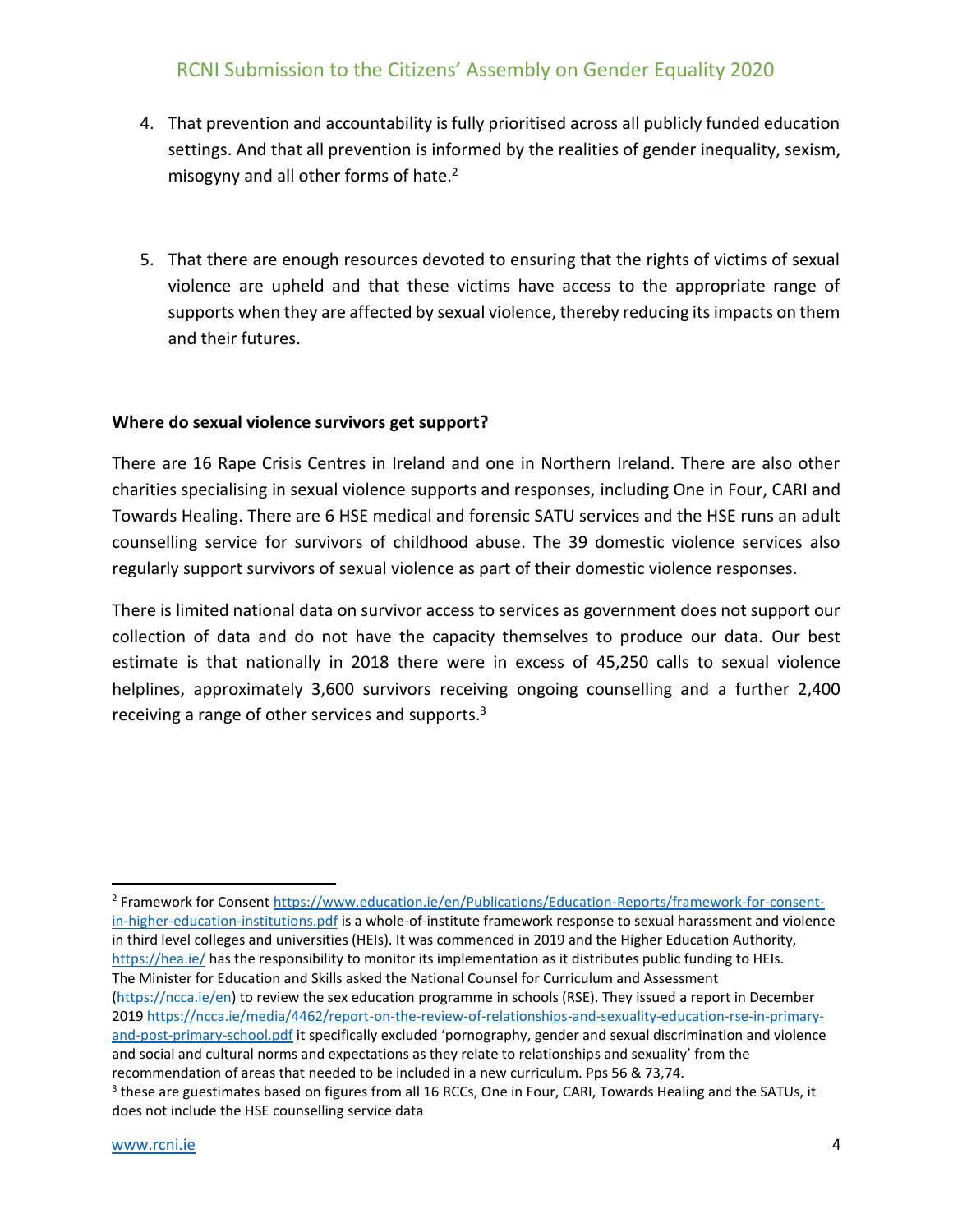# **Theme 1: Gender norms and stereotypes**

# **Gender inequality and sexual violence are both cause and effect of each other.**

## **1. A) Sexual violence as a cause of gender inequality:**

Sexual Violence reinforces fixed and often harmful ideas about gender and the limiting stereotypes that are attached to gender. It can be useful to think of sexual violence as a tool used to police the boundaries and conformity to gender roles. Sexual Harassment and violence is often targeted at those who 'break the rules'.

Thus, attempts to make society more equal must tackle sexual violence as it is a powerful way that the status quo gets reasserted and reproduced. Individual efforts, training or upskilling will be in the context of gendered and sexualised disciplining.

For example,

- Men who are raped can feel that it was a signal to them that they were judged 'too effeminate' and therefore 'punishable' by rape as a lesson for betraying masculinity.
- Rape in intimate partnerships is often perpetrated as a disciplining tool when the girl or woman breaks rules laid down by her partner to control her movements and freedom.
- A European study found that women in top management jobs were at a greater risk of sexual harassment with almost 75% of these women in high status jobs experiencing sexual harassment. 4
- This is reflected by the women in leadership roles, particularly in public life who are speaking out about this. Their male counterparts do not experience the same sexualised harassment.

Sexual violence and the fear and threat of it also *makes* the gender unequal rules:

• From a young age, girls' and boys' freedom is gendered, most often because girls are seen as more vulnerable to assault by others. The distance from the home and the age at which boys are allowed to move independently, (for example take the bus to town, go on unsupervised overnight stays away from home etc.) is more expansive and earlier than girls' in general.

Girls are therefore taught from an early stage that the public space is dangerous and minimising risk is to minimise engagement there. Indeed, this is not simply theoretical, the threat is real, they or their friends will experience sexual assault and harassment to

 $\overline{\phantom{a}}$ 4

[https://fra.europa.eu/sites/default/files/fra-2014-vaw-survey-at-a-glance-oct14\\_en.pdf](https://fra.europa.eu/sites/default/files/fra-2014-vaw-survey-at-a-glance-oct14_en.pdf)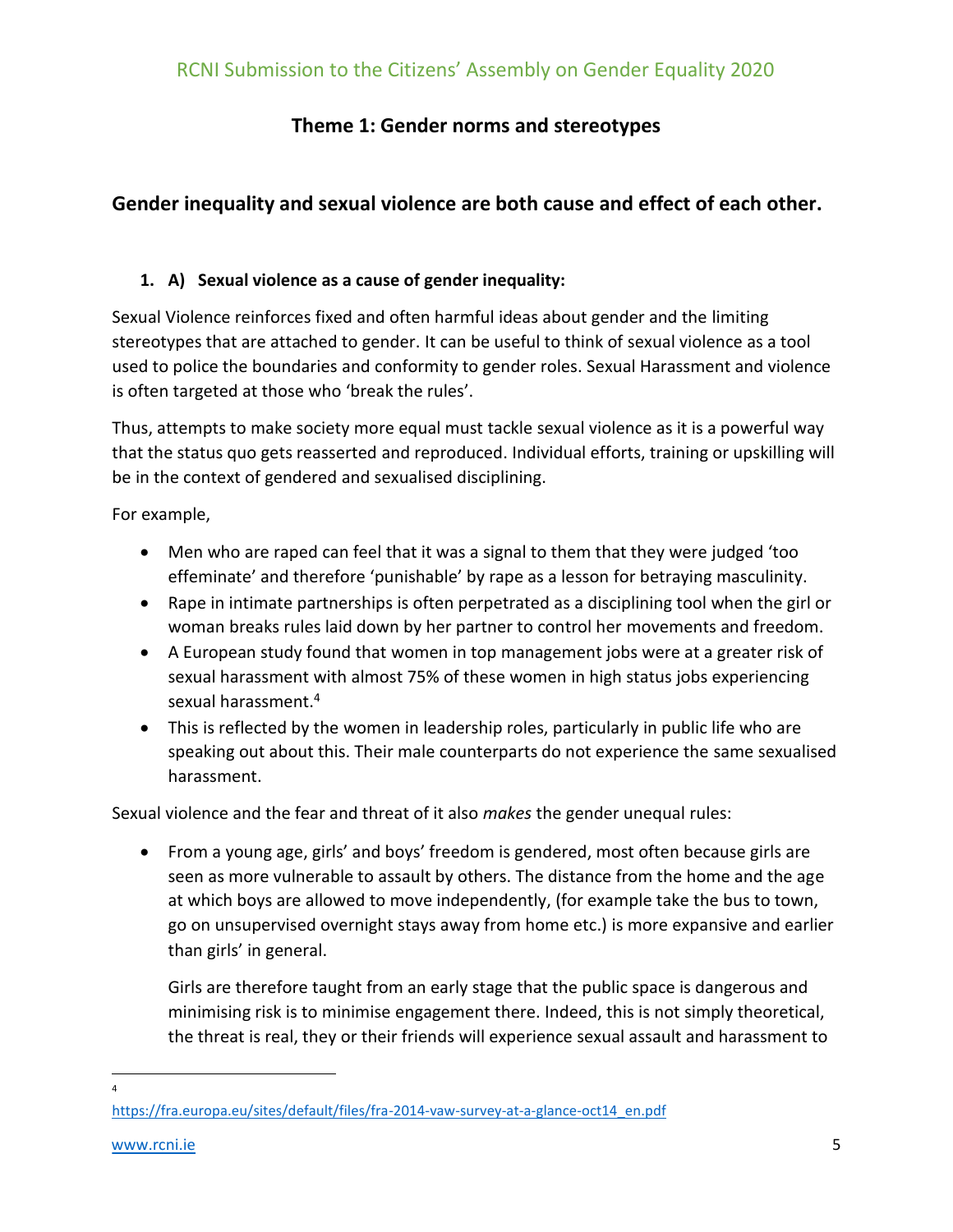back up this lesson, when they do venture out or seek to assert themselves in career advancement.

• Boys' clothes are not policed in the manner that girls' clothes are. Girls, from a very young age and certainly as they reach puberty, learn that they must pay attention to how their bodies might draw the 'wrong' attention and that they must make adjustments (such as a longer skirt, less tight trousers, less red lipstick etc) to prevent this unwelcome gaze or attention, generally from men. And if they choose not to conform to these rules, that they will be at least partly to blame if they experience sexual violence.

These attitudes flow from our living rooms all the way into our court rooms in the common and regular cross-examination of female rape victims about their clothes and demeanour. These common defence arguments in court promoting the 'twin myths':

1. That a girl or woman who dresses and acts in a certain way is more likely to have consented to the act which would otherwise be a crime and

2. That a woman or girl who dresses or acts in such a way or who has allegedly (or admittedly, on other occasions) consented to sex with the accused or others, is less likely to be a credible witness.

Male victims generally do not get questioned about their choice of clothes when giving witness.

## **1. B) Gender norms and stereotypes as a cause of sexual violence:**

Rape and sexual violence is also a crime of entitlement. Gender norms play a particularly damaging role in supporting entitlement-rape. Where girls and women are sexualised almost from the beginning (which has been examined elsewhere by the Assembly), sex and the control of sex becomes a gendered 'commodity.' Both boys and girls are trained to see women's value as bound up in how sexually attractive and available they are judged to be and men's status increased by how much access they have to women's bodies and decreased for perceived 'failure' there.

The evolution of 'Incels' (involuntary celibates) as a misogynistic cultural phenomenon in western culture speaks to the commodification of women's bodies as a currency in men's status and the justification for anger and harm directed at and indeed the murder of girls and women by men. 5

 $\overline{\phantom{a}}$ <sup>5</sup> [https://www.duo.uio.no/bitstream/handle/10852/69841/Masteroppgave-arbeidsversjon---Ferdig](https://www.duo.uio.no/bitstream/handle/10852/69841/Masteroppgave-arbeidsversjon---Ferdig-versjon.pdf?sequence=1&isAllowed=y)[versjon.pdf?sequence=1&isAllowed=y](https://www.duo.uio.no/bitstream/handle/10852/69841/Masteroppgave-arbeidsversjon---Ferdig-versjon.pdf?sequence=1&isAllowed=y)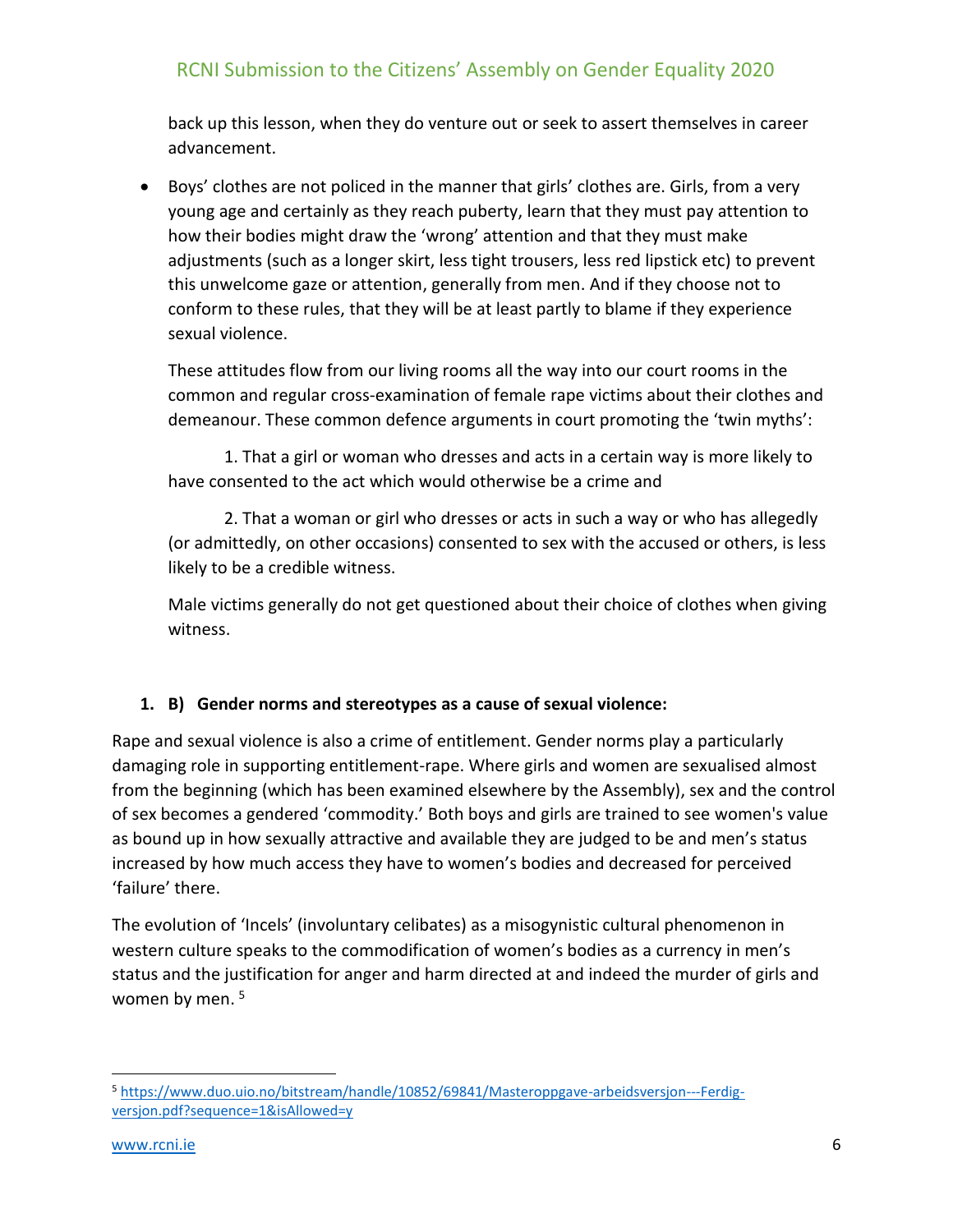*'But the focus on incels as potential killers risks missing a more subtle threat: that they will commit acts of everyday violence ranging from harassment to violent assault, or simply make the women in their lives miserable. They are a dark reflection of a set of social values about women that is common, if not dominant, in broader Western society. The intersection between this age-old misogyny and new information technologies is reshaping our politics and culture in a way we may only dimly understand — and may not be prepared to confront*. 6

This is the highly unequal and misogynistic backdrop to sexual violence and to the choices women and men make throughout their lives.

# **If gender inequality is a cause and effect of sexual violence, it is to be expected that increased gender equality will reduce sexual violence, but gender equality will be difficult to achieve without addressing sexual violence.**

- $\triangleright$  Please outline what you see as the key barriers/ obstacles and challenges to gender equality under this theme in law, policy and practice.
	- **There is a lax approach to regulation of online communications, despite good intentions to the contrary:** We still do not have an adequate laws involving harmful behaviour online. Sexually explicit material, much of it depicting women as subservient, degraded and automatically available to gratify men, is far too readily available to impressionable adolescent males and adult males. If this material does not involve child victims or persons purporting to be child victims, access to it is little regulated.
	- This access does much to promote the commodification of women and girls as sexual objects rather than autonomous actors in their own right, just as entitled to say yes or no to any sexual proposition as any man or boy. It is not likely to be an accident that there has been an increase in the number of contact sexual offences committed by ever younger males since the advent of the smart-phone (c 2012).

 $\overline{a}$ 

<sup>6</sup> Zack Beauchamp,<https://www.vox.com/the-highlight/2019/4/16/18287446/incel-definition-reddit> For more see also DCU's Dr Ging, Debbie (10 May 2017). "Alphas, Betas, and Incels: Theorizing the Masculinities of the Manosphere". *[Men and Masculinities:](https://en.wikipedia.org/wiki/Men_and_Masculinities) 1097184X1770640.*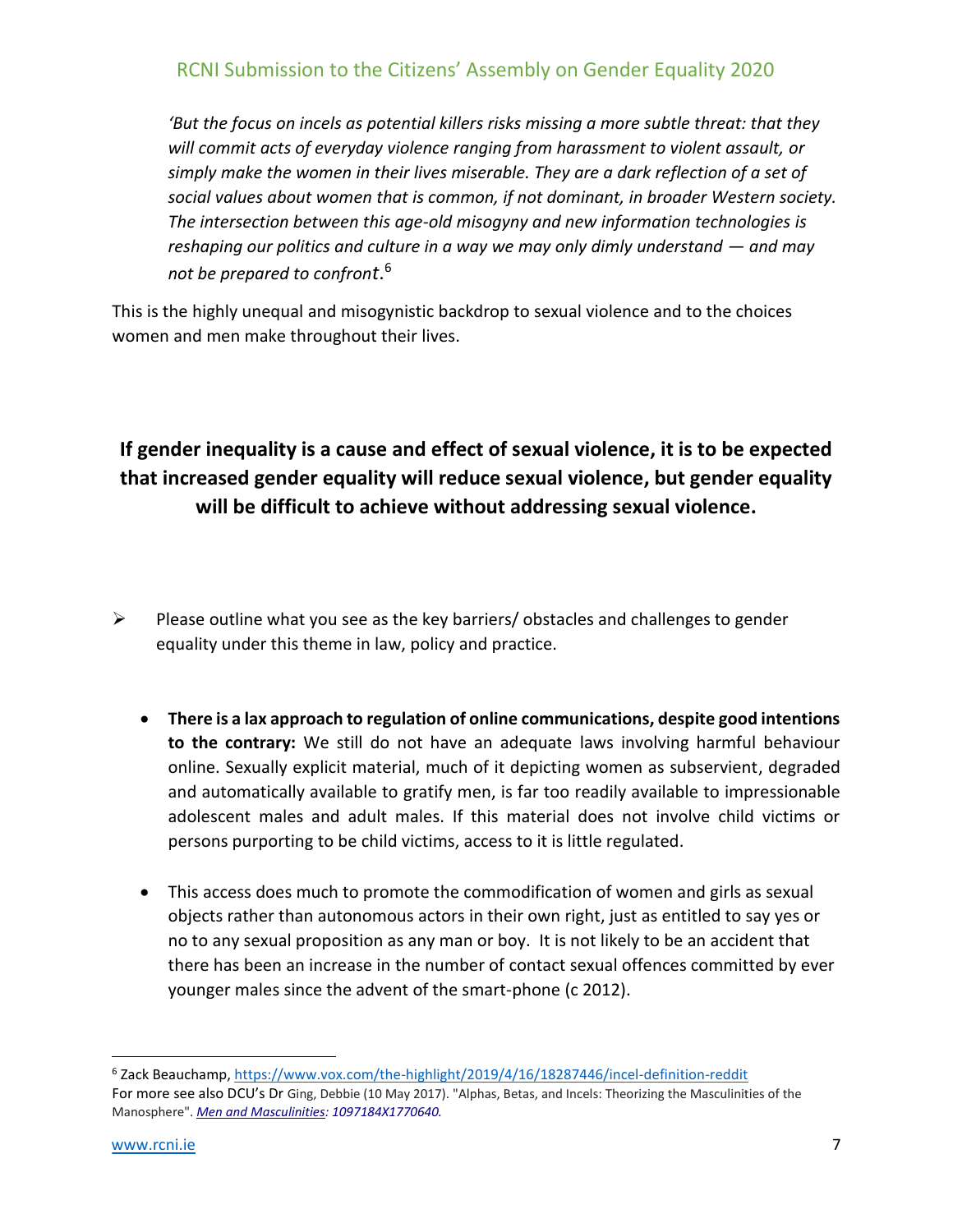$\triangleright$  Please identify the steps to be taken to address the issues raised and who should address them (e.g. the state, private sector, education system etc.)

## **Education:**

- **Education** begins in the home, where the wider culture is likely to be reflected. It's important therefore to begin by educating and supporting parents about the importance of gender equality and the insight to do so, as they raise their sons as well as their daughters.
- **Teachers at every level** should encourage girls and women to regard themselves and their ambitions, tastes, opinions, values and appearance as unique to themselves and every bit as intrinsically valuable as those of boys and men;
- **Parents and teachers at every level should both formally and informally reinforce the message that bodily autonomy is every girl's and woman's right** and that anyone who does not look for and respect her decision about sexual activity - is not worth serious consideration for a right swipe on a dating app, never mind as a sexual partner or (horrors) marriage prospect.
- All education initiatives such as those listed at different target audiences who work within any form of institution or agency should include **a whole of system approach.** That is, those in authority and with power in the system must be accountable and proactive in being part of the solution. **Critically funding, especially public funding, should be contingent on reaching this standard.**
- A good example is the Framework for Consent for third level colleges and universities. [https://www.education.ie/en/Publications/Education-Reports/framework-for-consent](https://www.education.ie/en/Publications/Education-Reports/framework-for-consent-in-higher-education-institutions.pdf)[in-higher-education-institutions.pdf](https://www.education.ie/en/Publications/Education-Reports/framework-for-consent-in-higher-education-institutions.pdf) which is a whole-of-institute framework response to sexual harassment and violence in third level colleges and universities (HEIs). It was commenced in 2019 and the Higher Education Authority, <https://hea.ie/> has the responsibility to monitor its implementation as it distributes public funding to HEIs.

## **Education programmes designed to address the twin scourge of sexual violence and gender inequality must:**

- o **Create the conditions whereby young people can identify their own authentic sexual needs** as opposed to those imposed by a culture saturated in misogyny and sexual violence imagery as entertainment and commodification.
- o Contain material which **challenges robustly the prevailing ideology** that male sexual (and indeed career) ambitions, needs, desires, should have automatic primacy over female sexual and other ambitions, needs and desires and capacity.
- o **Equip people with the skills to understand and operate within consent.**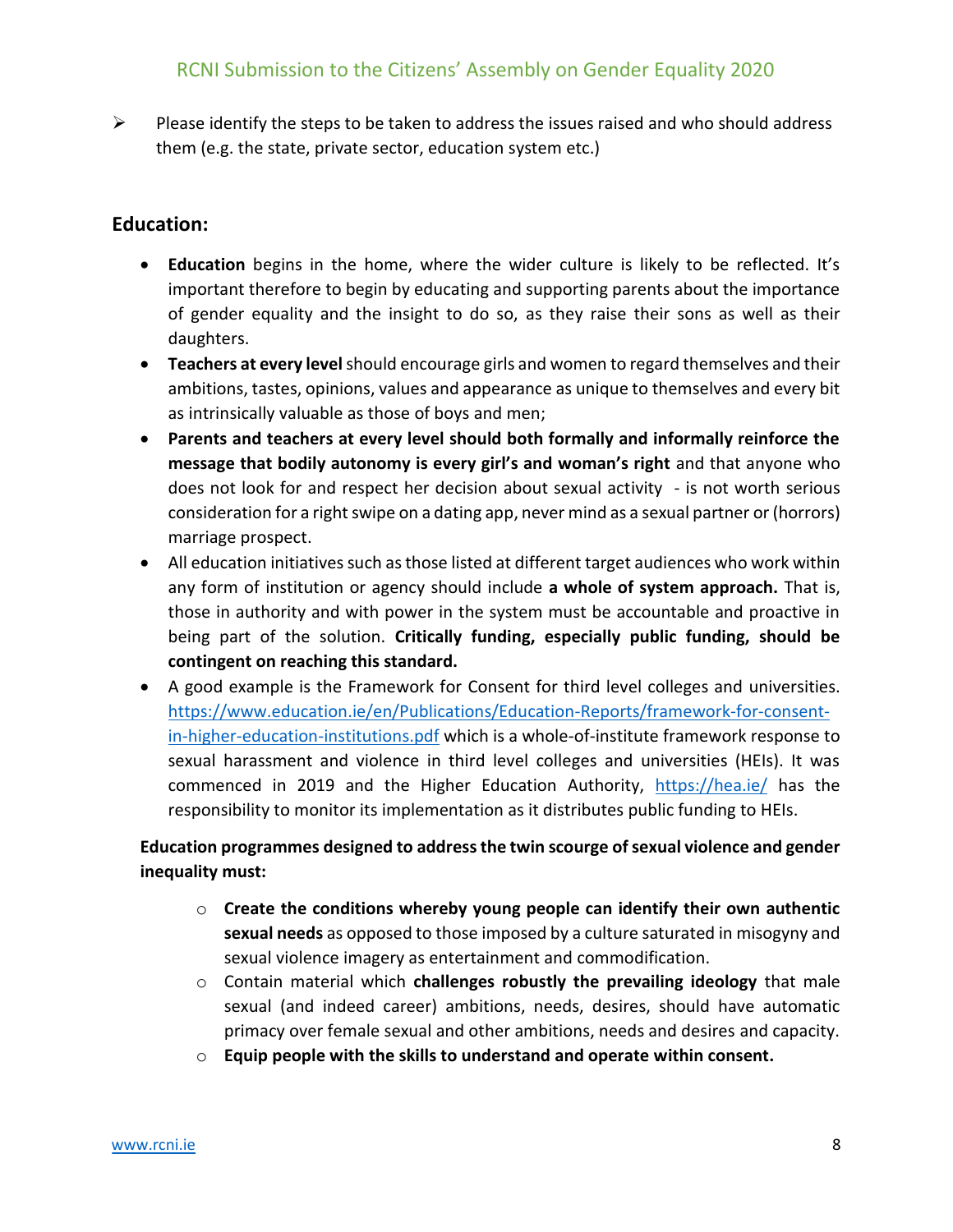The current guidance to the Minister with regards reviewing the sex education curriculum in schools does not do this. The Minister for Education and Skills asked the National Counsel for Curriculum and Assessment [\(https://ncca.ie/en\)](https://ncca.ie/en) to review the sex education programme in schools (RSE). They issued a report in December 2019 [https://ncca.ie/media/4462/report-on](https://ncca.ie/media/4462/report-on-the-review-of-relationships-and-sexuality-education-rse-in-primary-and-post-primary-school.pdf)[the-review-of-relationships-and-sexuality-education-rse-in-primary-and-post-primary](https://ncca.ie/media/4462/report-on-the-review-of-relationships-and-sexuality-education-rse-in-primary-and-post-primary-school.pdf)[school.pdf](https://ncca.ie/media/4462/report-on-the-review-of-relationships-and-sexuality-education-rse-in-primary-and-post-primary-school.pdf) The report specifically excludes 'pornography, gender and sexual discrimination and

violence and social and cultural norms and expectations as they relate to relationships and sexuality' from the recommendation of areas that needed to be included in a new curriculum. Pps 56 & 73,74.

RCNI believe this is a serious mistake.

#### **The public spaces:**

**Gender stereotypes are all-pervasive and reinforced constantly within advertising and promotion.** Such regressive paid content should be controlled effectively by legislation if voluntary codes are not seen to be working;

## **Online sexually explicit and exploitative material**

We have legislation which prohibits everything to do with the production, distribution and use of online sexually abusive material as long as the material refers to child victims or any representation of child victims; however, we do not have;

- Appropriate laws to capture and punish various forms of sexual harassment and abuse online when committed against adult victims. We need to ensure that the now lapsed Harassment, Harmful Communications and Related Offences Bill 2017 is reinstated and if necessary, improved and then passed and commenced, by the incoming Government as an **urgent priority;** neither do we have
- **A Digital Safety Commissioner** or similar official charged with the monitoring and regulation of online sexually explicit material (1) and other harmful material (2) – such as intimate images harvested and used without consent for example, or
- **The Digital Safety Commissioner Private Members' Bill** which has now lapsed, and which would have introduced a take down and regulation system for ISPs, should be revived, adopted by Government, improved if necessary, passed and commenced as an **urgent priority** by the incoming Government.
- **A set of effective and if necessary, severe sanctions** for internet service providers who fail to take down intimate images which have been harvested, circulated, and/or altered, all without the consent or sometimes, prior knowledge of their victim, whether this is done for purposes of harassment or otherwise.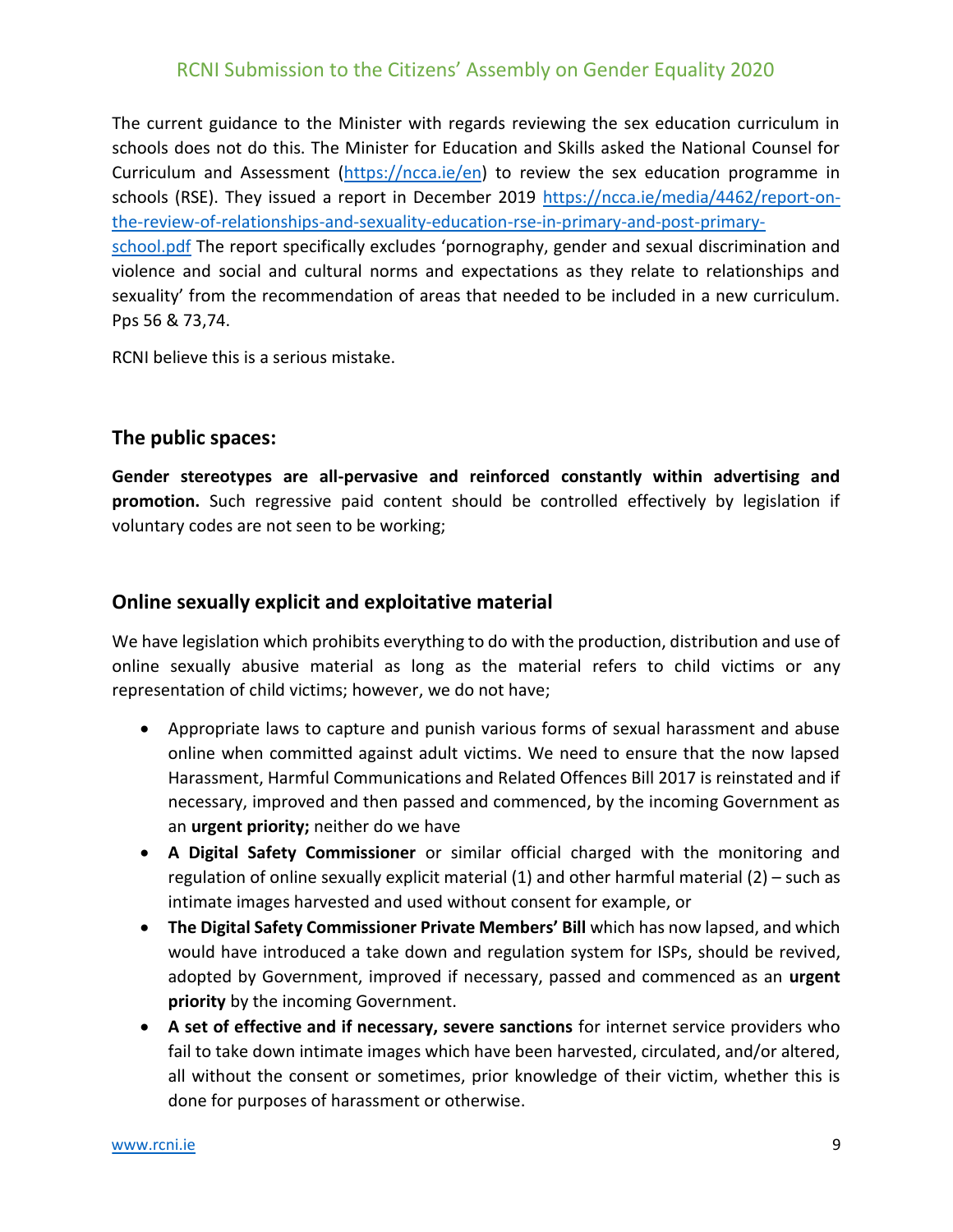# **Tackling gender stereotypes affecting women and girl complainants in the criminal courts.**

It is clear that Government, prosecutors, judges and defence lawyers must all work together to reduce or ideally, eliminate, the risk of re-traumatisation through defence cross-examination and speeches which are invasive, oppressive, unnecessary, inappropriately prejudicial, not evidence based and essentially irrelevant to the main issues of fact in the case. Possible approaches include:

- **Statutory provisions restricting the introduction by the defence of evidence** of the complainant's dress, demeanour, and previous character including sexual character for no other reason that to put forward the case that because she dressed, appeared or acted in a certain way, she is thereby more likely to have consented to the sexual activity at issue. 7
- **Mandatory training in the impacts of such defence tactics on vulnerable witnesses** for prosecutors and defence lawyers. It is fair to say that the relevant professional bodies have taken steps in this direction in recent times.
- **Education and information in these impacts should also be made available to judges** and they should be afforded the opportunity to avail of it as part of their working year.<sup>8</sup>
- **Education of jurors,** e g by judges giving them instruction on the general nature of rape myths and misogynistic stereotypes at the start, rather than the end, of the trial.
- **A more robust approach by judges** to defence cross-examination and speeches which are engaged in for no reason other than to oppress the female complaint by suggesting at length in various ways that because of certain aspects of her demeanour or dress or previous behaviour or sexual experience, she is more likely to have consented to the activity at issue and less likely to give credible evidence.

 $\overline{\phantom{a}}$ 

 $^7$  this has been done to an extent with evidence of the complainant's other sexual experience, but there is much room to improve those provisions, now under scrutiny by both Dr Tom O'Malley in his ongoing Review of the protections available to vulnerable witnesses in the investigation and prosecution of sexual offences and by the Law Reform Commission as part of their Fifth Programme of Law Reform; <sup>8</sup> The newly commenced Judicial Council Act 2019 will facilitate the provision of such training through its dedicated Committee;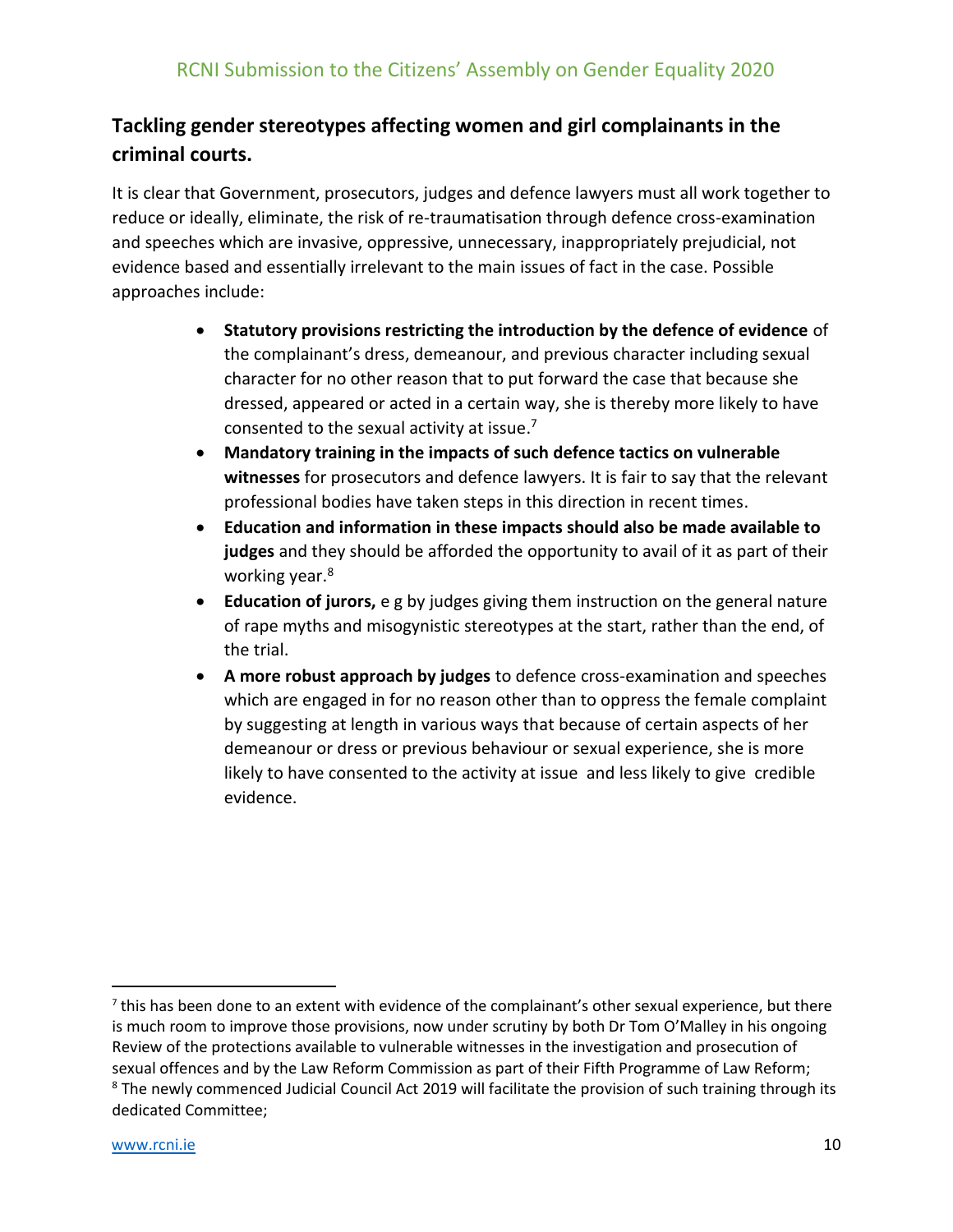# **Theme 4: Women's access to, and representation in, public life and decision making**

 $\triangleright$  Please outline what you see as the key barriers/ obstacles and challenges to gender equality under this theme in law, policy and practice.

An issue is whether it is necessary to have women in positions of power and influence  $-$  in Government, the civil service, the principal State agencies, the specialist victim support NGOs in order to effect positive change?

- Representation and numbers of women and diversity in these public and senior roles is important to challenge the gender stereotypes that women and others simply don't do these jobs or belong here.
- It is also the case that increased numbers of women in traditionally male dominated spaces increases women's perceptions of safety and confidence to assert themselves and advance their careers.
- Such increase would also be expected to have an impact on economic parity.
- In terms of tackling sexual violence specifically, RCNI is not convinced that the sex of the decision maker matters more than his or her understanding of the nature of gender inequality and its relationship with sexual violence against women and girls;
- The best available data we have on sexual violence suggests that for males, sexual violence tends to become much rarer after they reach adulthood, however for females, vulnerability to sexual violence does not decline but increases once they reach adulthood. It's important that any new law, policy or practice is informed by an in-depth understanding of the extended vulnerability of women and those with other characteristics of vulnerability to sexual violence. That is much more important in transforming this issue, than ensuring that there is a balance of the sexes among senior decision makers.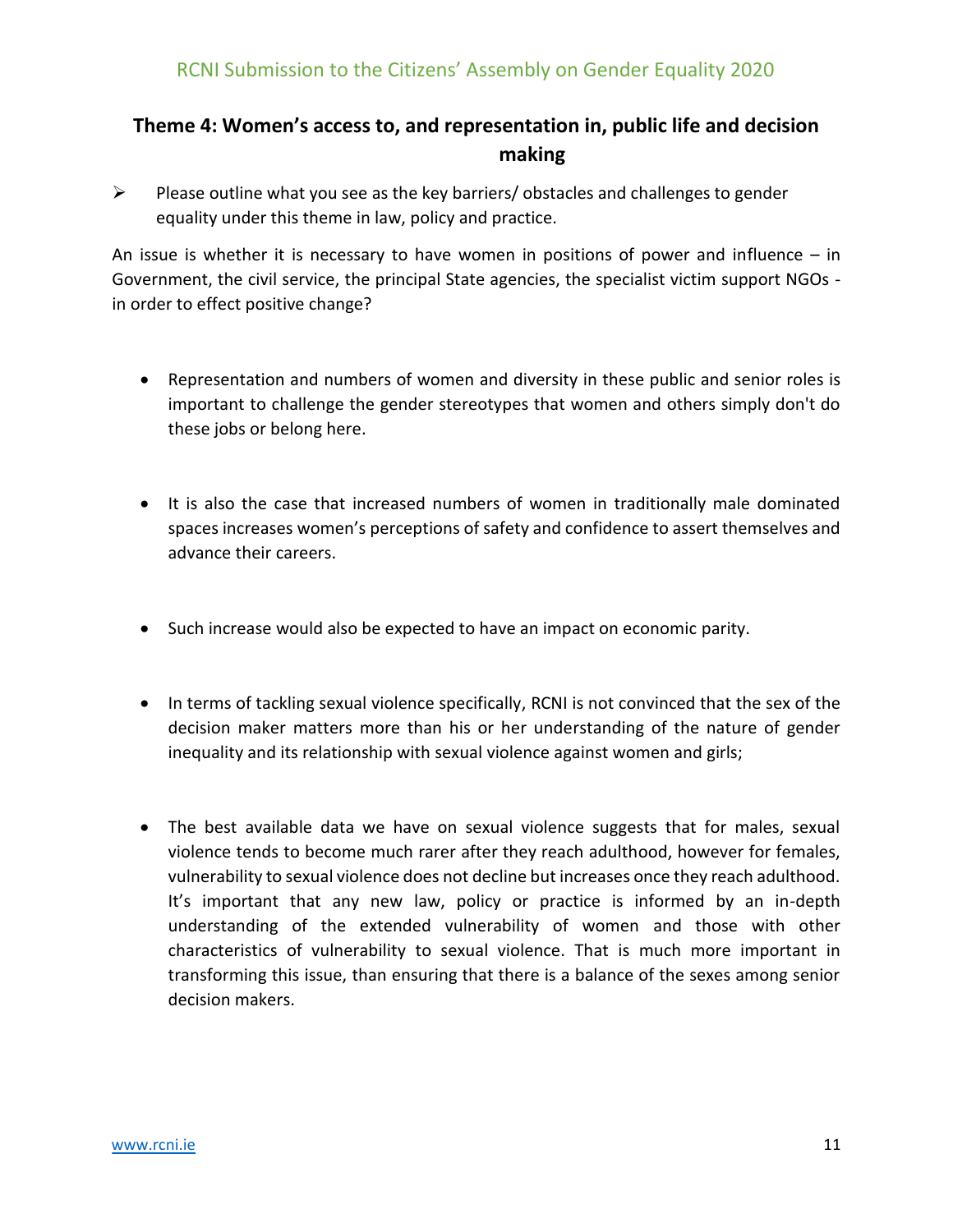- $\triangleright$  Please identify the steps to be taken to address the issues raised and who should address them (e.g. the state, private sector, education system etc.)
	- **Education and training** in the particular vulnerability of women and girls to sexual violence needs to be a priority for decision makers and influencers, whether they are in Government, the judiciary, the civil service, the Garda, the DPP's office, the media, education or elsewhere.
	- **Effective inter-agency and cross-government planning and working** is the key to effectively responding to the challenges of sexual violence, reducing this vulnerability and also to making the perpetrators of sexual violence accountable.

## **Concluding Recommendations:**

- 1. That government prioritises preventing and addressing gender-based violence in proportion to its impact.
- 2. That government creates, and protects in law, an independent advocate for survivors with the power to hold state actors accountable, such as a Commissioner, Ombudsman etc.
- 3. That the justice system is overhauled to treat survivors better and ensure that it is capable of understanding and responding to all forms of gender-based violence, both in the criminal justice system and elsewhere, in particular that a full family welfare system is put in place in special family courts.
- 4. That prevention and accountability is fully prioritised across all publicly funded education settings. And that all prevention is informed by the realities of gender inequality, sexism, misogyny and all other forms of hate.
- 5. That there are enough resources devoted to ensuring that the rights of victims of sexual violence are upheld and that these victims have access to the appropriate range of supports when they are affected by sexual violence, thereby reducing its impacts on them and their futures.